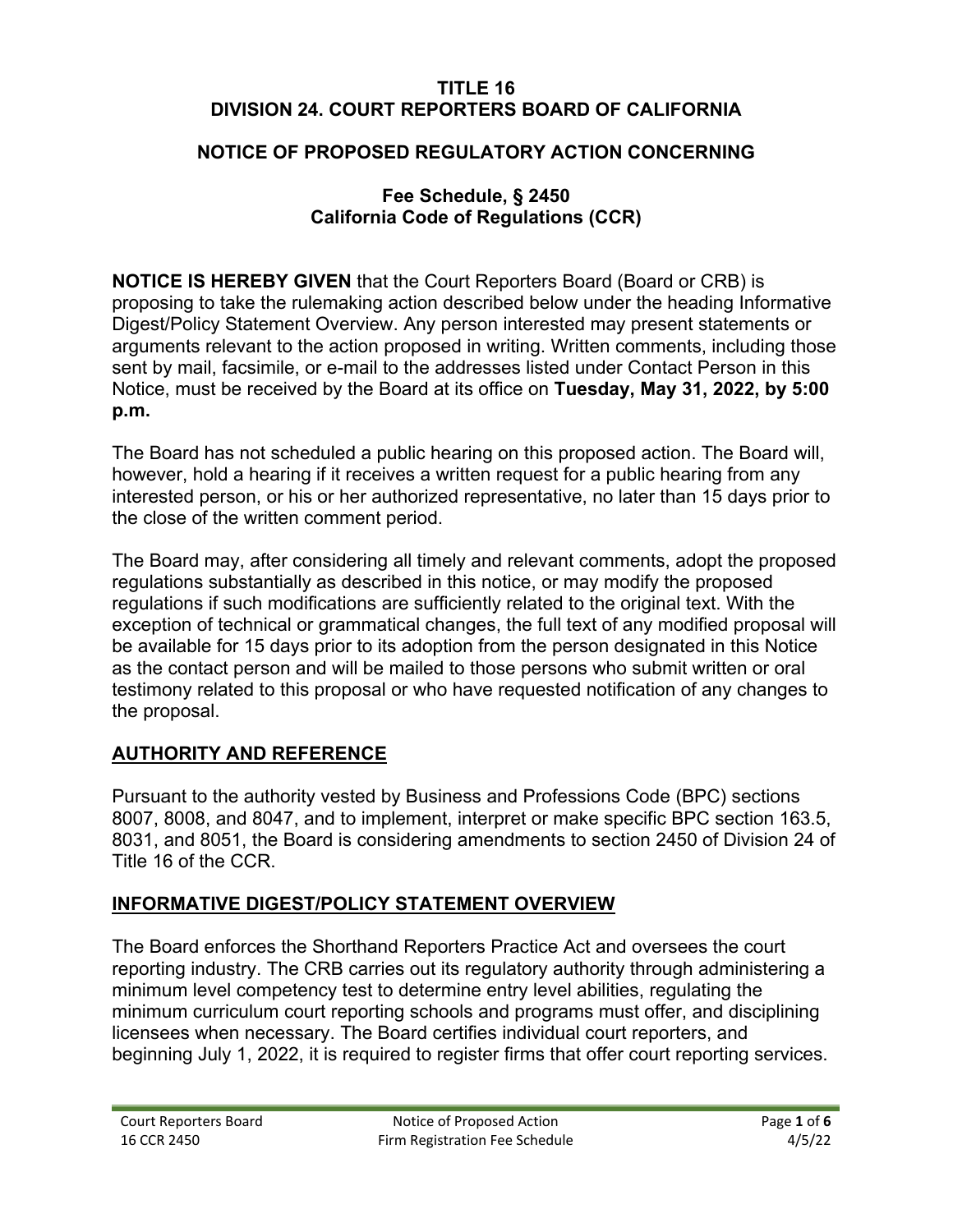The Board is authorized to charge fees to accomplish its mandates pursuant to BPC section 8008(c).

This proposal would:

## **Amend Section 2450 of Title 16 of the CCR.**

 the Board approves it for registration. Section 8050 requires the Board to register firms Existing law at BPC section 8051 provides that, on and after July 1, 2022, an entity that is not a shorthand reporting corporation may, wherever incorporated in the United States, engage in court reporting and other conduct described in BPC section 8050(b) if offering court reporting services in California, including setting the fee for application and renewal. BPC section 8051(*l*) authorizes the Board to adopt regulations to implement section 8051. Section 8051(a)(1) requires the registering entity to pay an annual registration fee to the board, in an amount determined by the board, not to exceed five hundred dollars (\$500). The Board has adopted a fee in the maximum authorized amount of \$500 for the initial registration and annual renewal. This proposal will add subdivision (g) to Title 16, section 2450 to establish the amount in regulation.

## **ANTICIPATED BENEFITS OF PROPOSAL**

The proposed addition of subdivision (g) to section 2450 will set the fee for application and renewal of firm registration as required by SB 241. Registration of firms will ensure consumers will be protected by hiring firms under the direct jurisdiction of the Board.

## **CONSISTENCY AND COMPATIBILITY WITH EXISTING STATE REGULATIONS**

During the process of developing these regulations and amendments, the Board conducted a search of any similar regulations of these topics and concluded these regulations are neither inconsistent nor incompatible with existing state regulations.

## **FISCAL IMPACT ESTIMATES**

The Board has made the following determinations:

# **Fiscal Impact on Public Agencies Including Costs or Savings to State Agencies:**

The regulations establish a \$500 initial registration fee and a \$500 annual renewal registration fee to be paid to the Board, as specified. The Board estimates 10 entities will register in year-one and year-two of implementation and estimates 5 registrants per year thereafter.

The Board proposes to use an application requesting only the information set forth in BPC section 8051(b)(1)-(3). This will include the firm name; firm street address, city, state, zip code; telephone number; federal tax identification number; the name of designated certified reporter in charge; the license number of designated certified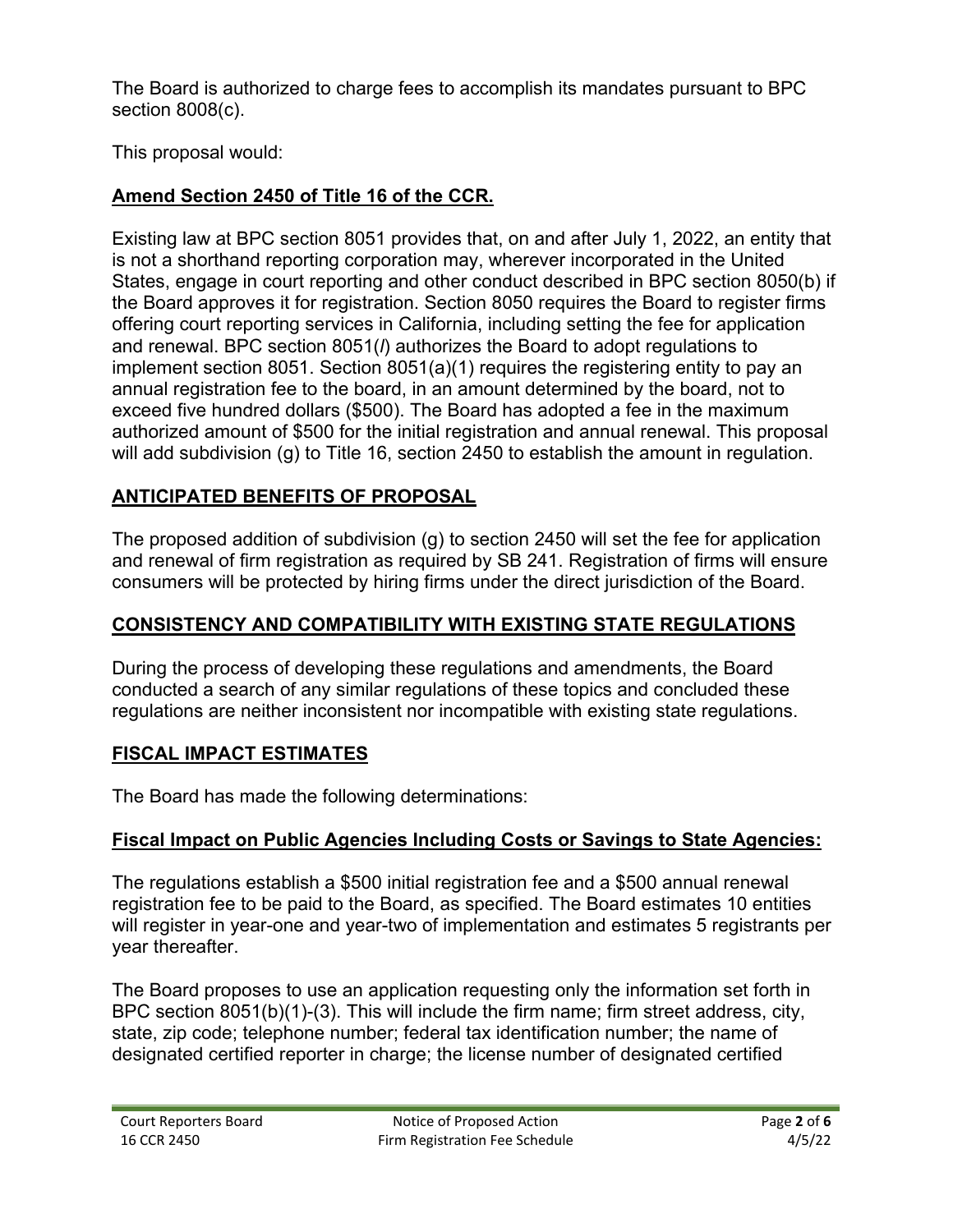reporter in charge; whether the entity, controlling officer or parent corporation of the entity, the entity's reporter in charge or any of its officers, employees, or independent contractors, has been subject to any enforcement action, relating to the provision of court reporting services, by a state or federal agency within five years before submitting the initial registration and if so the entity shall provide the board a copy of the operative complaint with the initial registration; and whether the entity, within five years before submitting the registration, has settled, or been adjudged to have liability for, a civil complaint alleging the entity or the entity's reporter in charge engaged in misconduct relating to the provision of court reporting services for more than fifty thousand dollars (\$50,000).

The Board indicates an initial application will require approximately 310 minutes (Office Technician – 115 minutes and Associate Governmental Program Analyst – 195 minutes) to process each initial application with costs of approximately \$513 each.

Renewal applications will require approximately 110 minutes (Office Technician – 40 minutes and Associate Governmental Program Analyst – 30 minutes) to process each renewal application, plus a \$532 estimated enforcement-related cost allocation, which results in total Board costs of \$632 per renewal registration.

Total workload costs are estimated to range from \$5,130 to \$37,875 and up to \$229,800 over a ten-year period.

The Board will also need to update its information technology systems with estimated one-time costs of \$55,000.

The Board estimates revenues ranging from \$5,000 to \$30,000 and up to \$185,000 over a ten-year period.

### **Local Mandate:** None

 in a fiscal impact to the state in the form of federal funding **Cost or Savings in Federal Funding to the State:** None. This proposal will not result

### **Nondiscretionary Costs/Savings to Local Agencies:** None

#### **Sections 17500 - 17630 Require Reimbursement:** None **Cost to Any Local Agency or School District for Which Government Code**

#### **Business Impact:**

The Board has determined that this regulatory action will not have a significant statewide adverse economic impact affecting business. This determination is based on the fact that the establishment of a \$500 registration fee will not create or eliminate jobs, will not create new business or eliminate existing businesses, and will not affect the expansion of businesses currently doing business within the California because the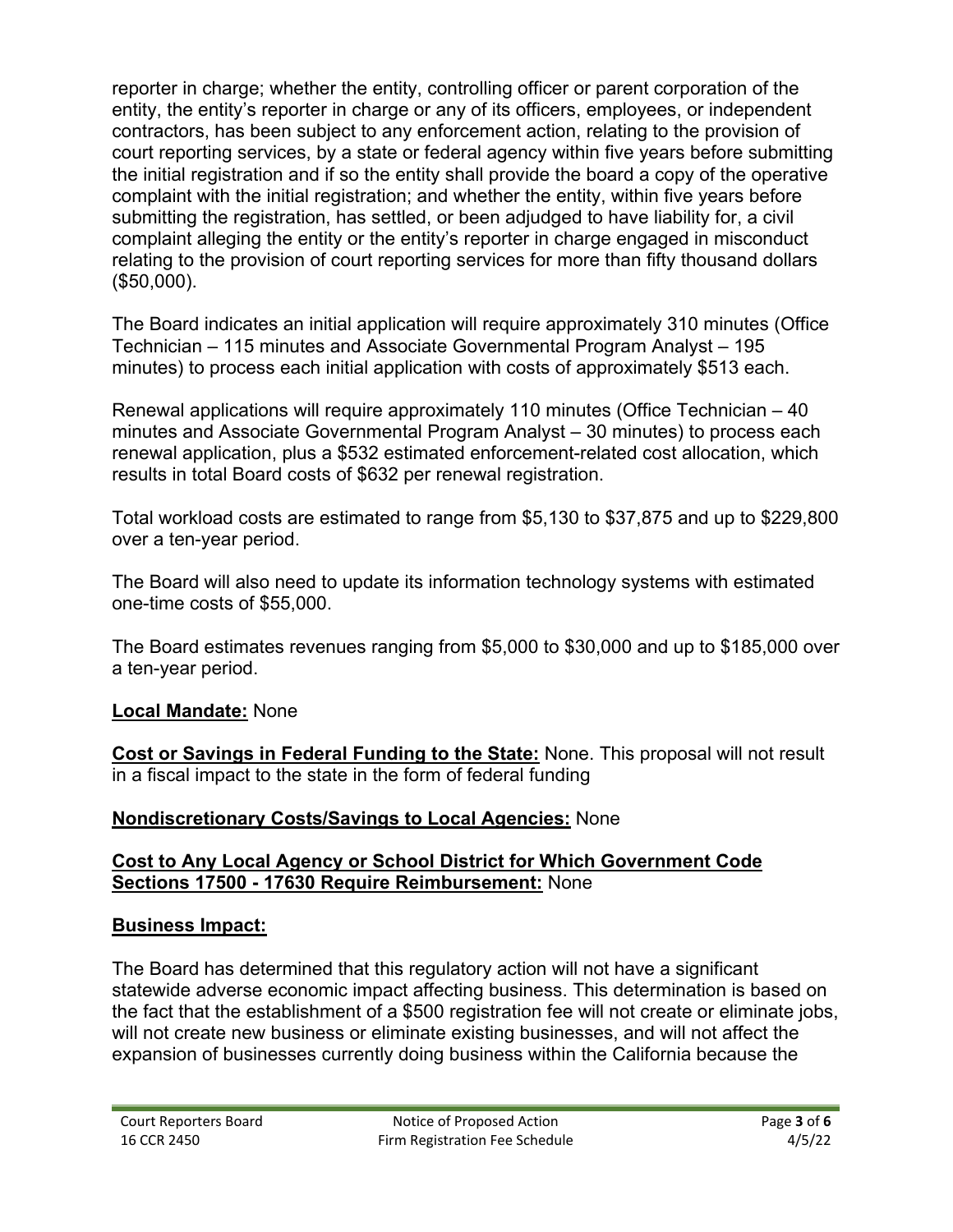created proposed regulations require businesses currently operating in the state to register with the Board and pay an annual \$500 registration fee. As these business entities are already operating in the state, no additional businesses and/or jobs are anticipated to be

The Board estimates 10 entities will register in year one and year two of implementation and estimates 5 registrants per year thereafter. The Board estimates revenues ranging from \$5,000 to \$30,000 and up to \$185,000 over a ten-year period.

## **Cost Impact on Representative Private Person or Business:**

The regulations establish a \$500 initial registration fee and a \$500 annual renewal registration fee to be paid to the Board, as specified. The Board estimates 10 entities will register in year-one and year-two of implementation and estimates 5 registrants per year thereafter.

The Board estimates revenues ranging from \$5,000 to \$30,000 and up to \$185,000 over a ten-year period.

### **Effect on Housing Costs:** None

### **EFFECT ON SMALL BUSINESS**

The proposed regulations may affect small businesses as it is an additional cost of doing business.

## **RESULTS OF ECONOMIC IMPACT ASSESSMENT/ANALYSIS:**

### **Impact on Jobs/Businesses:**

 created. The Board has determined that this regulatory action will not create or eliminate jobs, will not create new business or eliminate existing businesses, and will not affect the expansion of businesses currently doing business within the California because the proposed regulations require businesses currently operating in the state to register with the Board and pay an annual \$500 registration fee. As these business entities are already operating in the state, no additional businesses and/or jobs are anticipated to be

## **Benefits of Regulation:**

The proposed addition of subdivision (g) to section 2450 will set the fee for application and renewal of firm registration as required by SB 241. Registration of firms will benefit the health and welfare of California residents by ensuring consumers will be protected by hiring firms under the direct jurisdiction of the Board.

The regulatory proposal does not affect worker safety or the state's environment.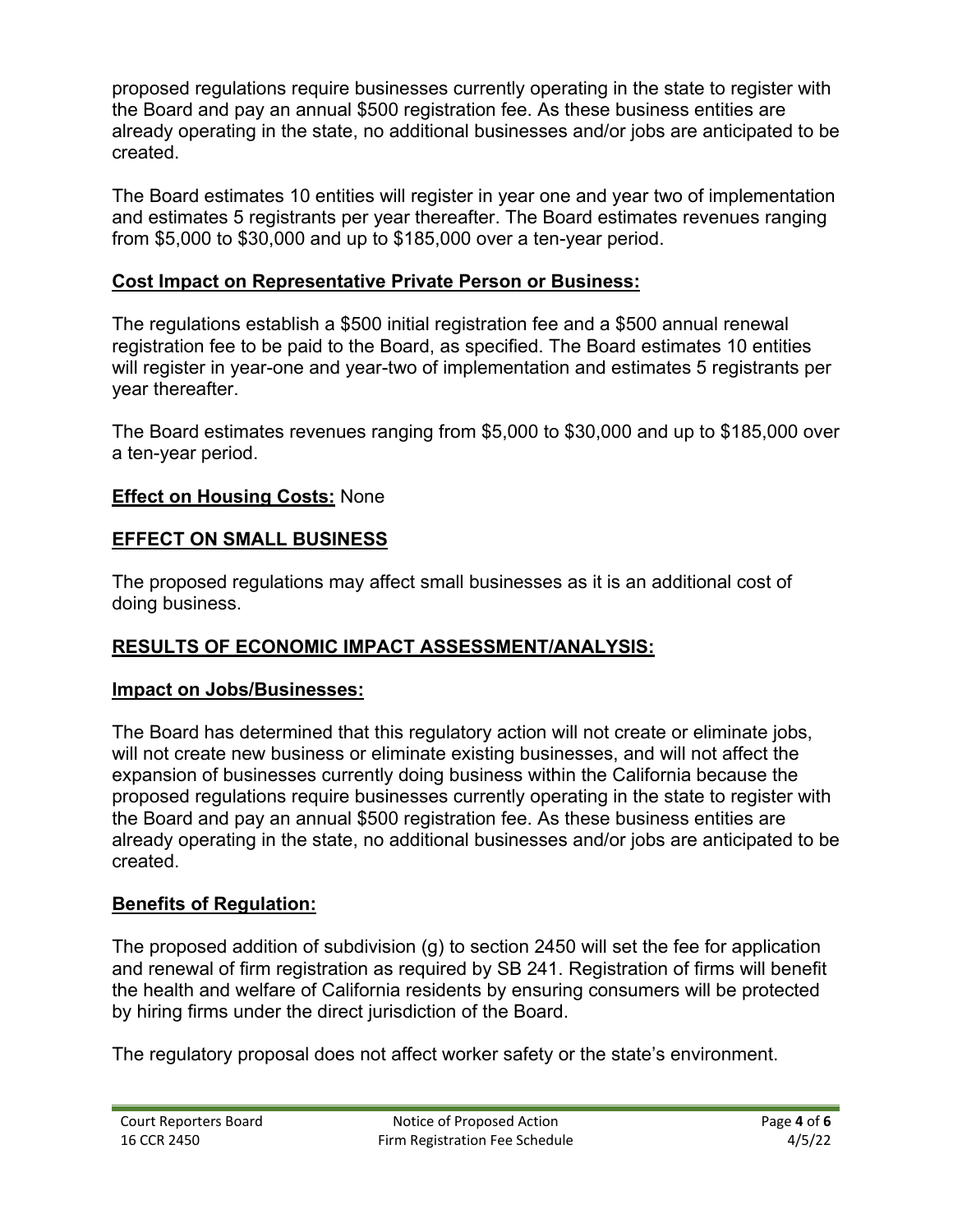# **CONSIDERATION OF ALTERNATIVES**

statutory policy or other provision of the law. In accordance with Government Code section 11346.5 (a)(13), the Board must determine that no reasonable alternative it considered or that has otherwise been identified and brought to its attention would be more effective in carrying out the purpose for which the action is proposed, would be as effective and less burdensome to affected private persons than the proposed regulatory action, or would be more costeffective to the affected private persons and equally effective in implementing the

statutory policy or other provision of the law.<br>Interested persons are invited to present statements or arguments in writing relevant to the above determinations during the written comment period.

## **CONTACT PERSON**

Inquiries or comments concerning the proposed rulemaking action may be addressed to:

| Name:             | Paula Bruning or Yvonne Fenner     |
|-------------------|------------------------------------|
| Address:          | 2535 Capitol Oaks Drive, Suite 230 |
|                   | Sacramento, CA 95833               |
| Telephone No.:    | $(916)$ 263-3660                   |
| Fax No.:          | $(916)$ 263-3664                   |
| E-Mail Address:   | Paula.bruning@dca.ca.gov; Yvonne.  |
| fenner@dca.ca.gov |                                    |

#### **AVAILABILITY OF STATEMENT OF REASONS, TEXT OF PROPOSED REGULATIONS, AND RULEMAKING FILE**

 which this proposal is based. This material is contained in the rulemaking file and is The Board has compiled a record for this regulatory action, which includes the Initial Statement of Reasons (ISOR), proposed regulatory text, and all the information on available for public inspection upon request to the contact persons named in this notice.

## **AVAILABILITY OF CHANGED OR MODIFIED TEXT**

After considering all timely and relevant comments received, the Board may adopt the amendments as originally proposed, or with non-substantial or grammatical modifications. The Board may also adopt the proposed regulatory language with other modifications if the text as modified is sufficiently related to the originally proposed text that was noticed to the public. In the event that such modifications are made, the full regulatory text, with the modifications clearly indicated, will be made available to the public for review and or written comment at least 15 days before it is adopted. The public may request a copy of the modified regulatory text by contacting the Contact Person above.